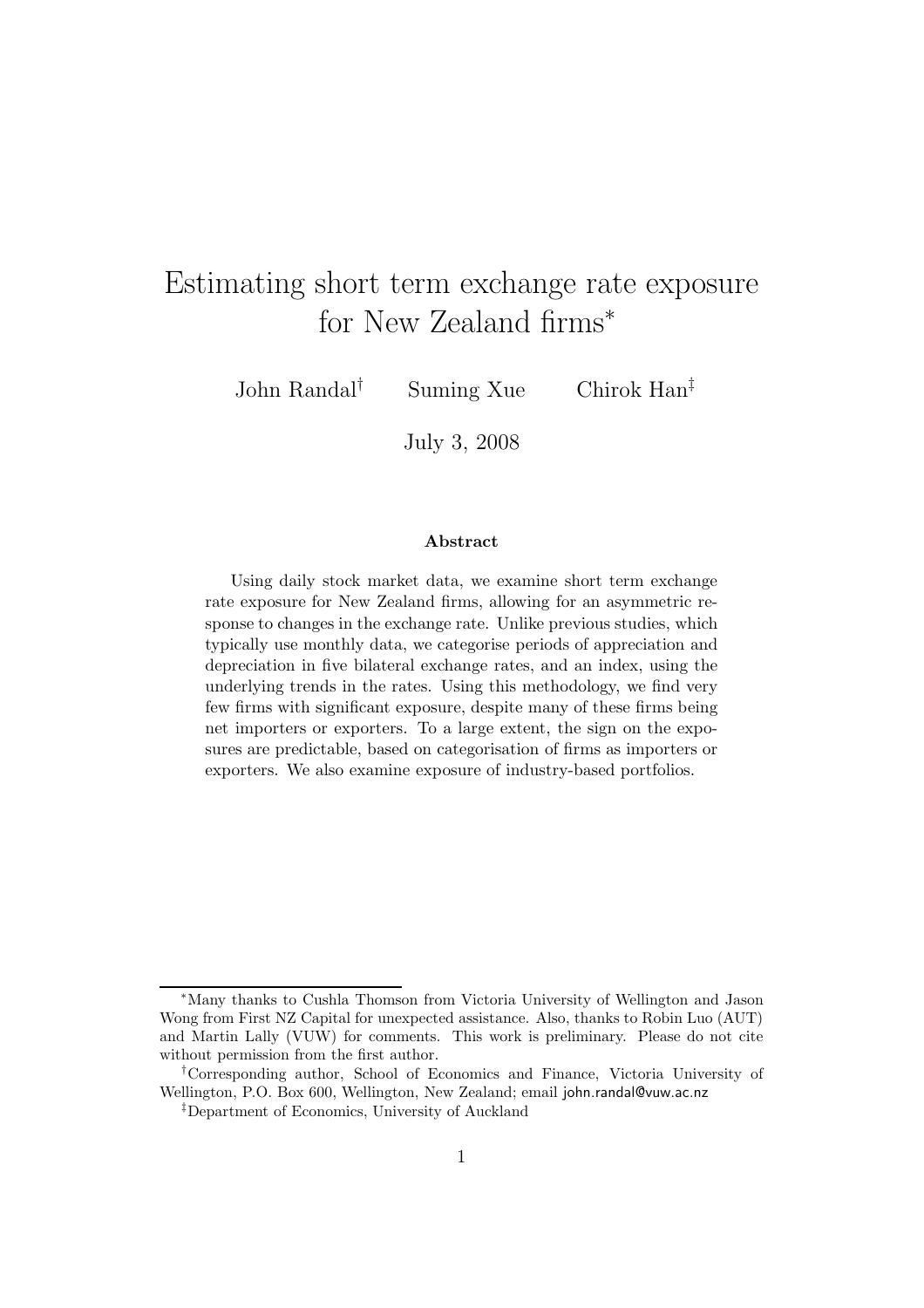### 1 Modelling exchange rate exposure

Any firm trading in a domestic market, whose profit relies on imported raw materials or exported final product, or indeed who is competing with any such firm, is potentially exposed to exchange rate movements. This may be particularly relevant for firms in a small open economy such as New Zealand's.

Exchange rate exposure has been defined as the sensitivity of stock returns to changes in the exchange rate (Adler & Dumas 1984). This is typically estimated in a regression framework by measuring the coefficient of exchange rate movement in a predictive model for stock returns; see for example Jorion (1990), Bartov & Bodnar (1994), Chow & Chen (1998). Estimation of a significant relationship has largely been unsuccessful for US data, possibly due to the lesser importance placed on international trade by US firms (Griffin & Stulz 2001).

Study of the relationship between equity returns and exchange rate movements has largely been restricted to the US and Japanese markets, and to a model where the reaction to increases and decreases in exchange rates is symmetric. There are various theories that suggest that asymmetric response should be expected, and these are summarised by Koutmos & Martin (2003). Examples include: pricing to market, where export prices are affected by the degree of competition in foreign markets, and may be destination-specific, with the effect that equity in the domestic market would decrease less with domestic currency appreciation than their expected increase with depreciation; hysteretic behaviour, where effects might persist after original causes of the effects cease to exist, e.g. irreversibility of investment, where a firm induced to enter a foreign market by a favourable exchange rate does not leave when the domestic currency depreciates; asymmetric hedging behaviour, where a firm protects against currency movements in one direction, but not the other. Here, we follow recent studies by Di Iorio & Faff (2000), Koutmos & Martin (2003) and Bartram (2004) and allow asymmetric exposure to exchange rate movements.

# 2 Methodology and results

We choose to analyse firms in a small open economy: New Zealand, using data from 2004. In that year, New Zealand imported 34,905 \$NZ million and exported 30,729 \$NZ million. Of the total trade, 21.7% was with Australia  $(45\% \text{ of that were exports}), 12.7\% \text{ with the USA } (53\% \text{ exports}), 11.2\% \text{ with}$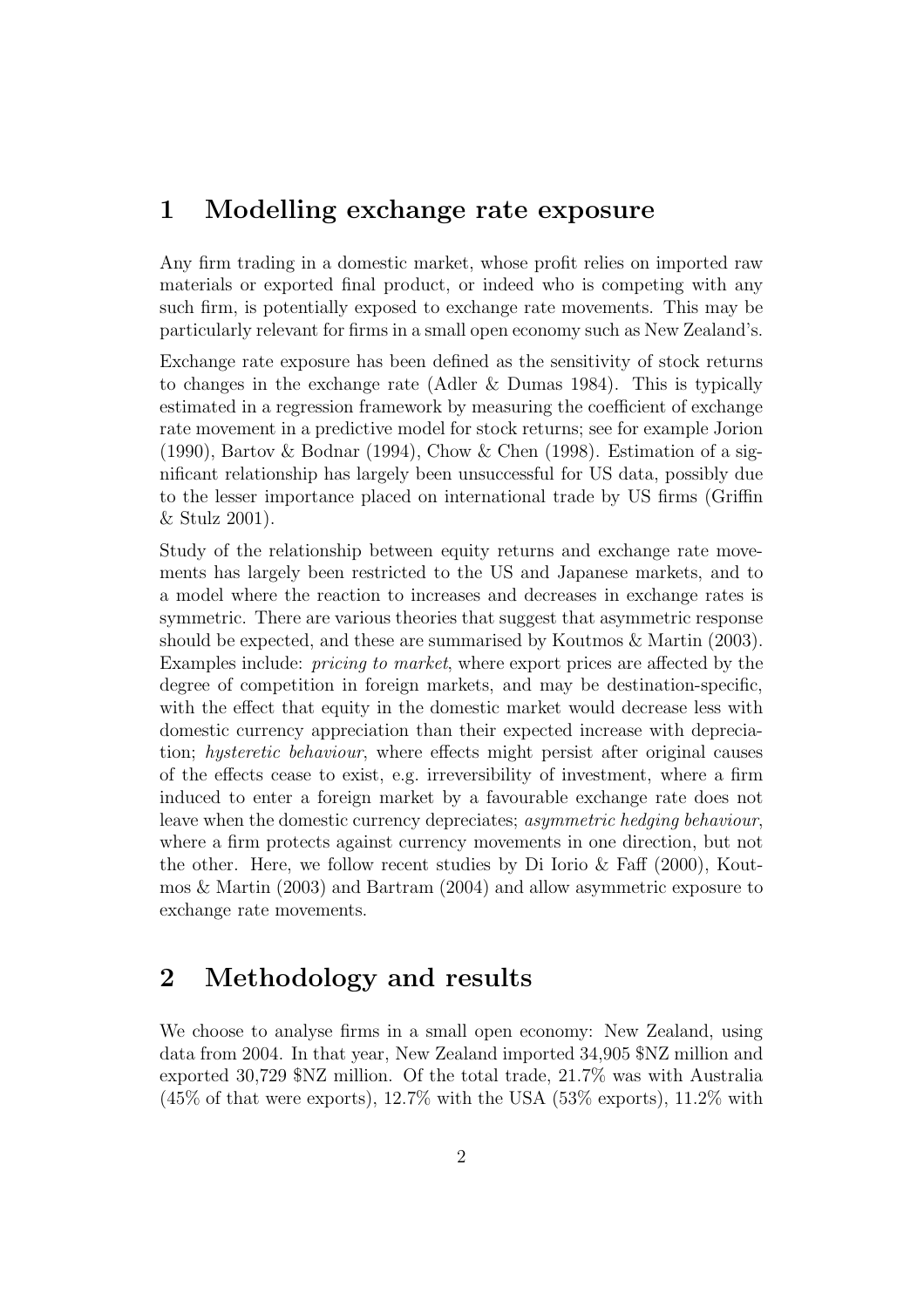Japan (47% exports), followed by the People's Republic of China, and the United Kingdom. An additional 11.7% to economies using the Euro currency (Statistics New Zealand 2004).

New Zealand's dollar was floated in March 1985, and its value has been determined by market forces since. While the Reserve Bank of New Zealand intervened directly in currency market operations in June 2007, such intervention was unprecedented until then. The relative importance of overseas trade, and the absence of intervention, make the New Zealand equity market a prime target for analysis of exchange rate exposure.

Following Di Iorio & Faff (2000) and Koutmos & Martin (2003), we use an augmented market model to estimate foreign exchange exposure. Specifically, we fit

$$
R_{it}^{e} = \beta_{i0} + \beta_{i1}R_{mt}^{e} + (\beta_{i2} + \beta_{i3}D_{t})RFX_{t} + (\beta_{i4} + \beta_{i5}D_{t-1})RFX_{t-1} + \varepsilon_{it} (1)
$$

where  $R_{it}^e = R_{it} - R_{ft}$  is the excess return of firm i on day t, with observed return  $R_{it} = \Delta \log P_{it}$  and risk-free rate  $R_{ft}$ ,  $R_{mt}^e = R_{mt} - R_{ft}$  is the excess return on the market portfolio,  $D_t$  is a dummy variable, equal to zero in a period of currency appreciation, and one otherwise, and  $RFX_t = \Delta \log FX_t$ is the return on the exchange rate, where  $FX_t$  is measured as the price of one New Zealand dollar in the foreign currency. We give a precise definition of  $D_t$  in Section 2.2.

### 2.1 Data selection

We estimate (1) for the individual constituents of the NZX 50 index, and the following 18 industry indices: Building materials and construction, Consumer, Energy, Finance and Other Services, Food and beverages, Forestry and forest products, Goods, Intermediate and Durables, Investment, Leisure and Tourism, Media and Telecommunications, Mining, Primary, Property, Ports, Services, Transport, and Textiles and apparel. The market portfolio is defined to be the value-weighted portfolio of all stocks traded on the NZX. Stock and market price data are obtained from Datastream.

Unlike previous studies, we choose to use daily data for the analysis. A weakness of using monthly data to estimate exchange rate exposure is that a large time span must be used. A year's daily equity data typically amounts to in excess of 250 returns, or the equivalent of over 20 years' monthly data. While an individual firm's exposure to movements in a single foreign exchange series may reasonably be assumed constant over the period of one year, this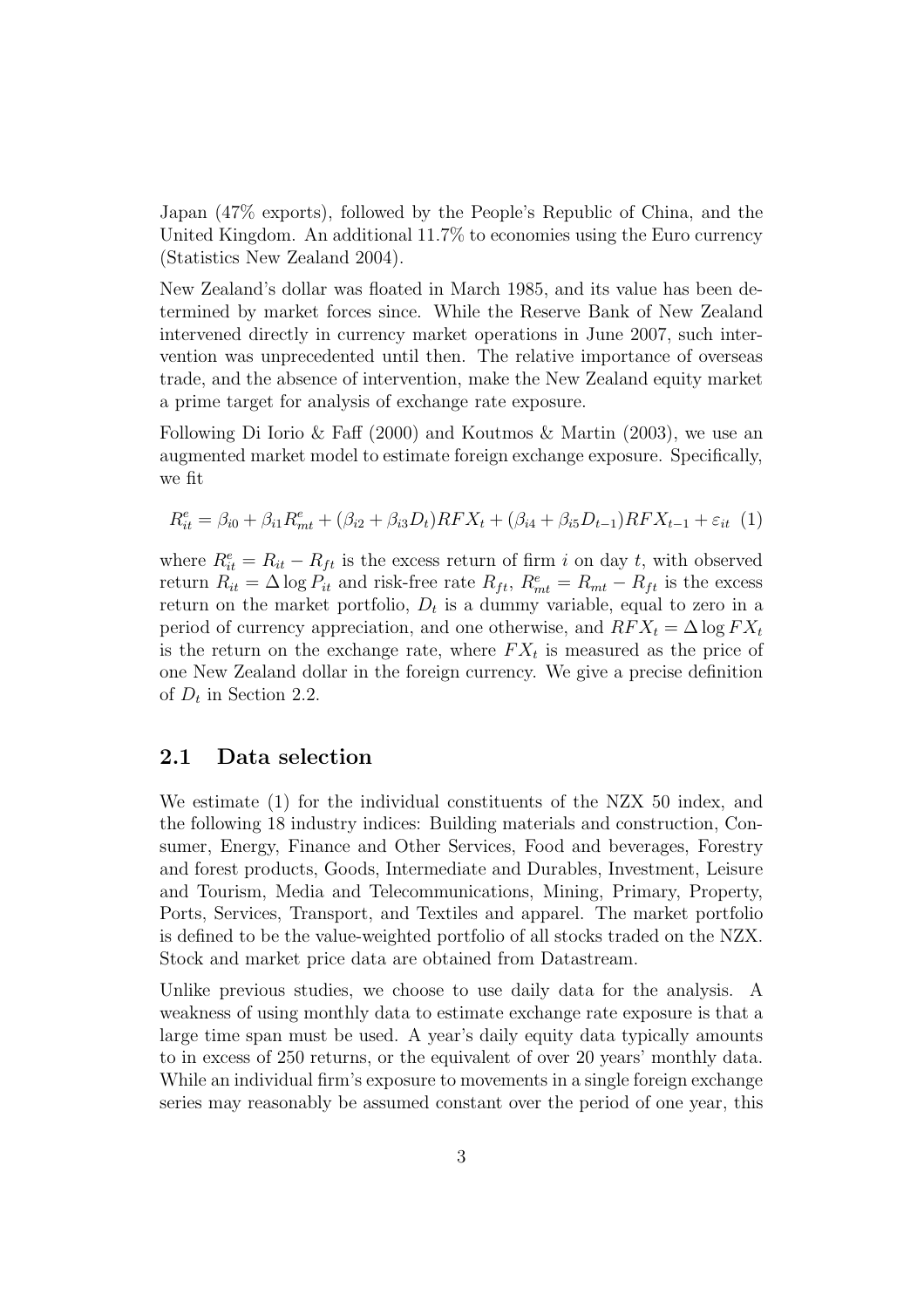cannot confidently be said over two decades, in general. In particular, Jorion (1990) reports evidence of changing exposure for his sample of US stocks. Use of daily data, and a short data period is consistent with recommendations given by Wright, Mason  $\&$  Miles (2003), who, in the context of estimating CAPM betas, recommend a short data period of one to two years and the use of daily data.

Use of daily data typically results in heteroskedasticity in the residuals. Rather than modelling this feature parametrically, we instead use heteroskedasticity and autocorrelation consistent estimates of the covariance matrix of the regression residuals (Andrews 1991). This has no effect on the point estimates of the parameters, but does affect their statistical significance.

Non-synchronous market data have lead us to include the lagged foreign exchange rate returns in (1). The stock prices used in this study are closing prices, recorded at 5:00pm, the end of each trading day. In contrast, the exchange rates are recorded by the Reserve Bank of New Zealand at 11:10am. Due to the overlap between the day  $t$  stock return  $(5:00 \text{pm}$  yesterday<sup>1</sup> to 5:00pm today), and the day t exchange rate return (defined as 11:10am today to 11:10am tomorrow), we include the lagged exchange rate return, so that in total, we relate today's stock return to changes in the exchange rate from 11:10am yesterday to 11:10am tomorrow.

Theoretical models of exchange rate exposure typically posit relationships in terms of real exchange rates. The Reserve Bank of New Zealand targets inflation to be within 1 to  $3\%$  per annum. As a result, the corresponding inflation rate per day is likely to be very small, and thus safely ignored, i.e. on a daily scale, the real and nominal exchange rate returns will be almost identical. Consequently, we use the nominal rates available from the Reserve Bank.

We consider five currencies: the American dollar, the Australian dollar, the British pound, the Japanese yen, and the Euro. In addition, we include a trade weighted index (TWI), based on the five bilateral rates. The USD/NZD rate is a directly traded exchange rate, while the other four bilateral rates are cross rates. The data are daily, and sourced directly from the Reserve Bank of New Zealand, and are indicative market mid-rates collected at 11.10am, published by Reuters. The regression equation (1) is estimated separately for each exchange rate.

<sup>1</sup>Yesterday is defined to be the previous trading day.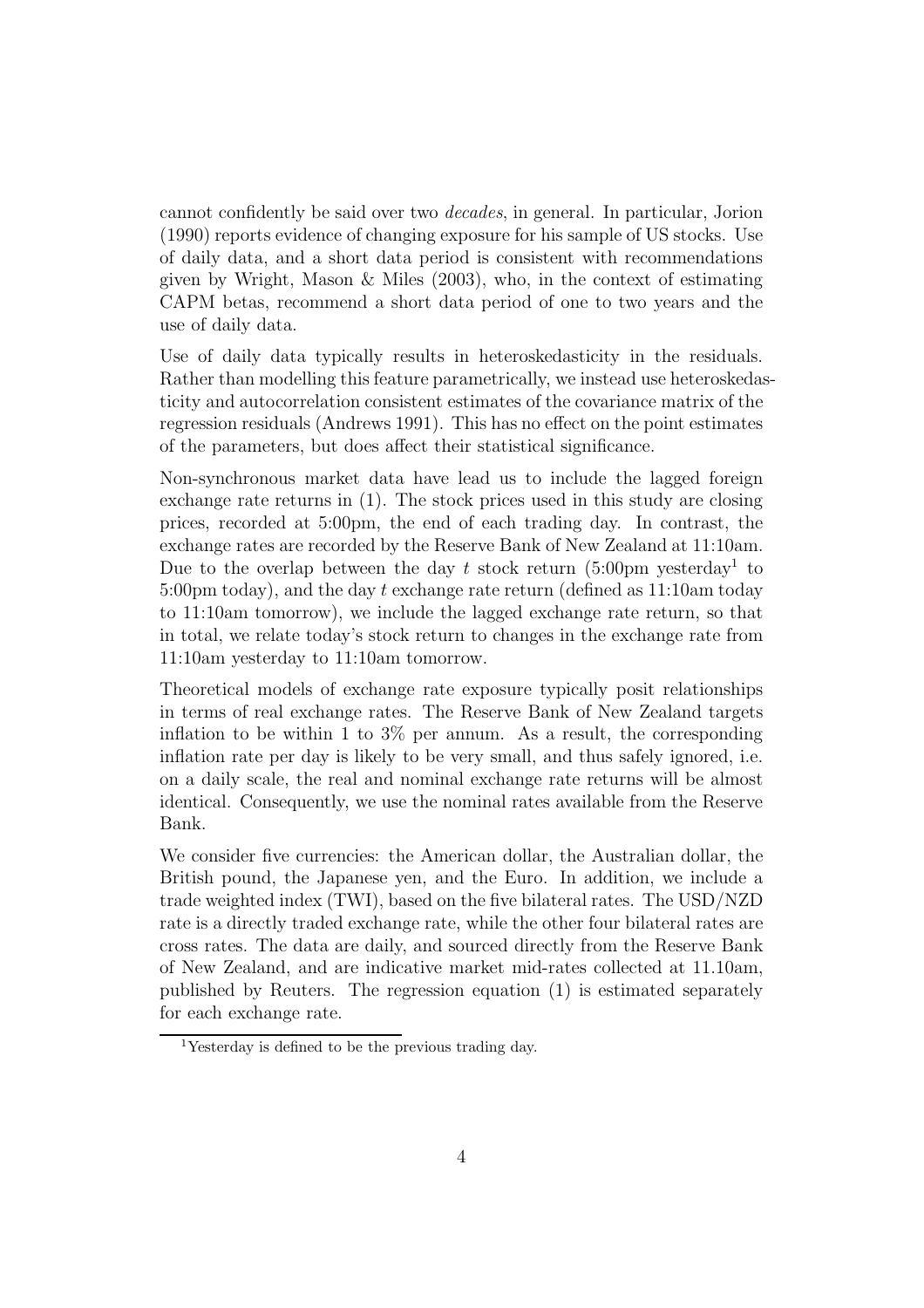### 2.2 Defining exchange rate regimes

One of the previous benefits of using monthly data was to allow an obvious definition of periods of appreciation and depreciation in the exchange rate, i.e. a period of appreciation is one over which the price of the NZD in the foreign currency goes up (the New Zealand dollar becomes more valuable), and a period of depreciation is one over which its price goes down. Using monthly data, the relevant period is the month over which the return is calculated.

For each of the five currencies, and the trade weighted index, the observed price is  $FX_t$  which represents the number of units of foreign currency needed to purchase \$1NZ. If this number goes up, i.e. if  $\Delta FX_t \equiv FX_t - FX_{t-1} > 0$ , then the New Zealand dollar has become more expensive, and we say it has appreciated. While these changes make sense from day to day, the theory behind asymmetric exchange rate exposure tends to focus on "periods of appreciation" and we question whether a single day is in the spirit of this.

Applying the definition

$$
D_t = \begin{cases} 0 & \Delta FX_t > 0 \\ 1 & \Delta FX_t \le 0 \end{cases}
$$

directly to daily data results in an indicator  $D_t$  which is highly volatile, and does not reflect the underlying direction of the currency. For example, daily changes in the USD/NZD rate in 2004 yield an indicator whose median duration of periods of appreciation is 1 day (maximum 5 days, over 64 complete cycles) and of periods of depreciation is 1.5 days (maximum 9 days, over 64 complete cycles).

Instead, we define the dummy variable as follows

$$
D_t = \begin{cases} 0 & \Delta \widetilde{FX}_t > 0 \quad \text{(approxation)}\\ 1 & \Delta \widetilde{FX}_t \le 0 \quad \text{(deprecision)} \end{cases} \tag{2}
$$

where  $FX_t$  is the estimated trend in the exchange rate series, and  $\Delta = 1 - B$ is the difference operator. Since  $FX_t$  measures the price of one NZ dollar in the foreign currency,  $\{D_t = 0\}$  indicates periods of appreciation in the NZ dollar, and  $\{D_t = 1\}$  periods of depreciation. This specification allows the exchange rate to exhibit short term decreases during periods of appreciation, and short term increases during periods of depreciation, without recategorising the current state.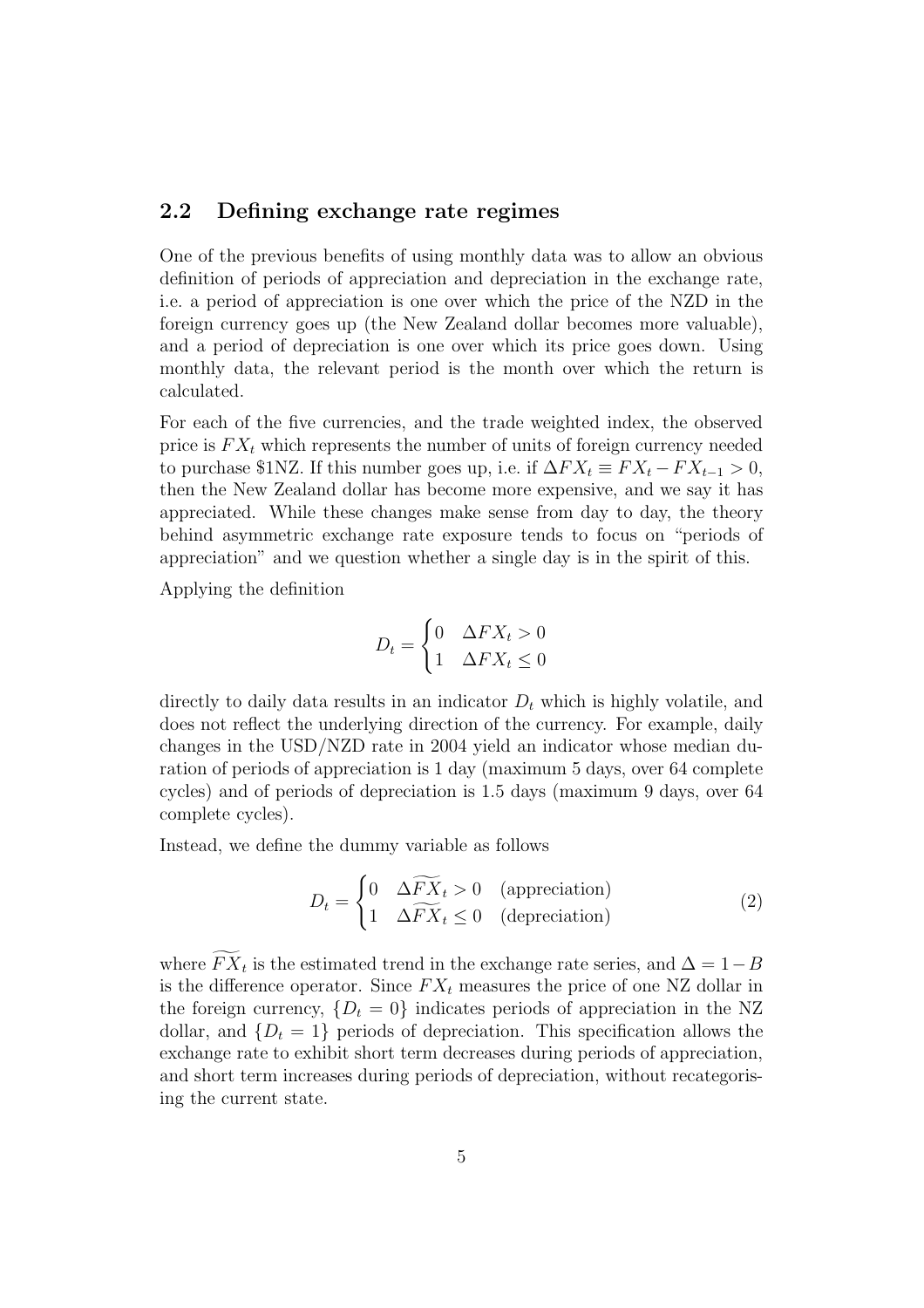|            | Daily - app |               |    | Daily - dep |     |         | Monthly - app |     |                | Monthly - dep |     |         |
|------------|-------------|---------------|----|-------------|-----|---------|---------------|-----|----------------|---------------|-----|---------|
| Currency   | Med         | Max           | #  | Med         | Max | $^{\#}$ | Med           | Max | $^{\#}$        | Med           | Max | $^{\#}$ |
| USD        |             |               | 64 | $1.5\,$     | 9   | 64      | $19.0\,$      | 64  | $\mathfrak{h}$ | 12.0          | 32  | 5       |
| <b>GBP</b> |             |               | 66 | 1.0         |     | 65      | $13.0\,$      | 59  | b.             | 15.0          | 36  |         |
| AUD        |             |               | 62 | $1.5\,$     | 8   | 62      | 18.5          | 45  |                | $16.5\,$      | 36  |         |
| <b>JPY</b> |             |               | 64 | 1.5         |     | 64      | 18.0          | 27  |                | 12.0          | 40  |         |
| EUR.       |             | $\mathcal{D}$ | 66 | 2.0         |     | 65      | 17.0          | 37  |                | 13.0          | 30  |         |
| TWI        |             |               | 67 | $1.0\,$     |     | 67      | 21.5          | 39  |                | 11.5          | 32  |         |

Table 1. Lengths of periods of appreciation and depreciation in the five currencies and the trade weighted index. The median length of period, maximum length of period, and number of periods  $(\#)$  are given daily, based on the raw figures, and monthly, based on a 21-pt moving average.

Various methods are available for estimating the trend of the exchange rate series  $FX_t$ . We have used a symmetric 21-pt moving average with a triangular weight function (the convolution of a symmetric 11-pt moving average). For this study we used a non-robust estimator, however if the exchange rates were particularly volatile the robust smoothing algorithm loess (Cleveland, Grosse & Shyu 1992) may provide more reliable trend estimates. Generally, a trend based on any symmetric moving average with span sufficient to ensure a smooth trend estimate should suffice. We use a symmetric moving average, i.e. based on past, present and future prices, to best enable us to detect turning points in the foreign exchange price. However, we assume that investors are able to determine these exactly using only past and present prices. We use additional data at the ends of the time series to avoid end effects.

The estimated dummy variables are represented graphically in Figure 1 along with the observed price series. Periods of depreciation are shown in grey. As we can see in the graph, the grey periods typically encompass the sections of the data when the price is moving downwards, and the white periods typically encompass sections which the price is moving upwards. In contrast, Figure 2 shows the dummy variable defined according to movements over individual days. The erratic nature of the variable under that definition is clear.

### 2.3 Exposure estimates

First New Zealand Capital are an investment bank operating in New Zealand. Wong (2008) provides their classification of the current NZX50 firms according to their net importing behaviour. These classifications are shown in Table 2, and are as follows: *Net importers of products* who "benefit from a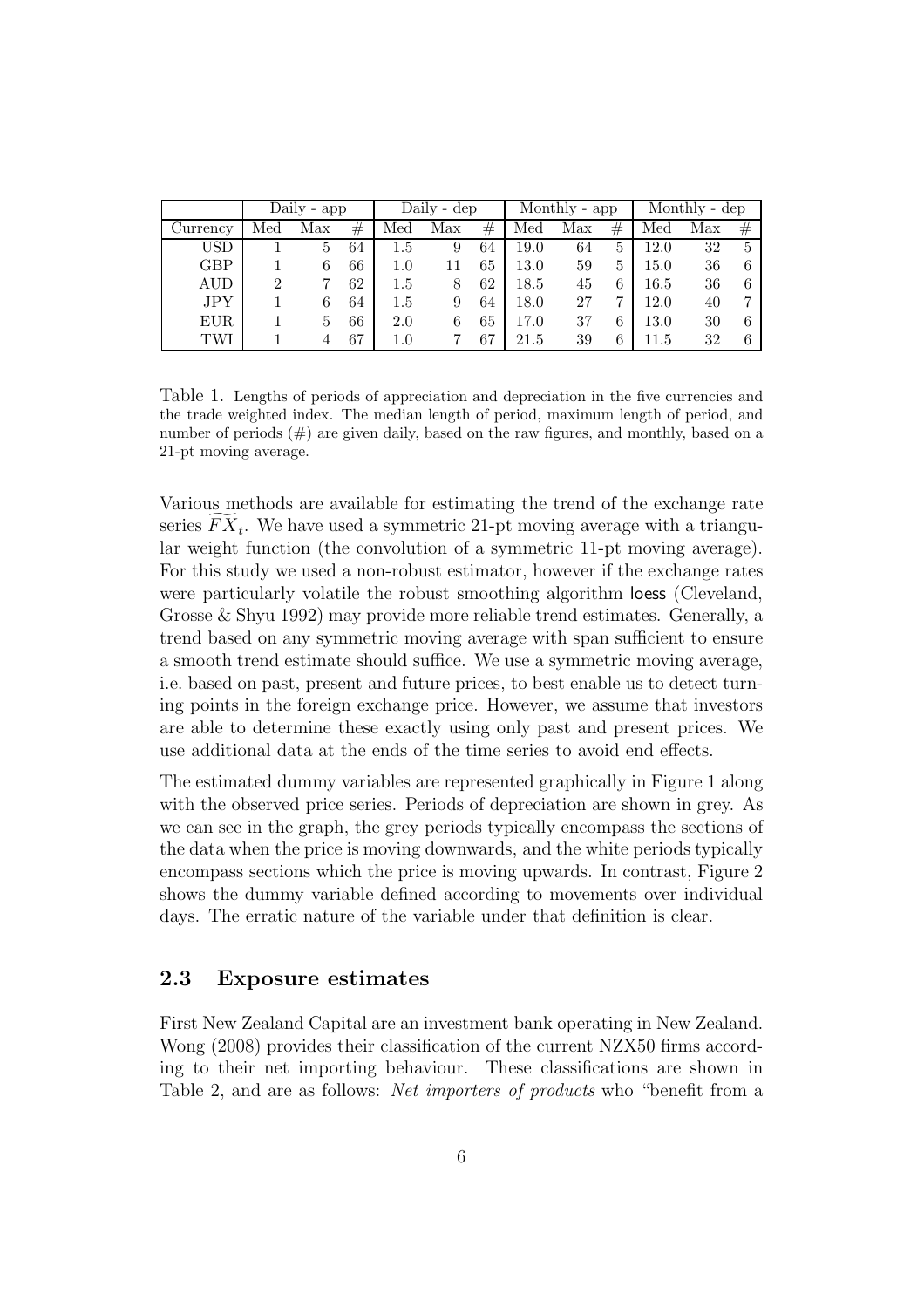

Figure 1. Daily foreign exchange rates for New Zealand's major trading partners for 2004. From the top, left to right: United States Dollar, Great Britain Pound, Australian Dollar, Japanese Yen, Euro, and the Trade Weighted Index. The grey periods indicated estimated periods of depreciation  $(D_t = 1)$ , the white periods, periods of appreciation  $(D_t = 0)$ , based on a 21-pt triangular weighted average.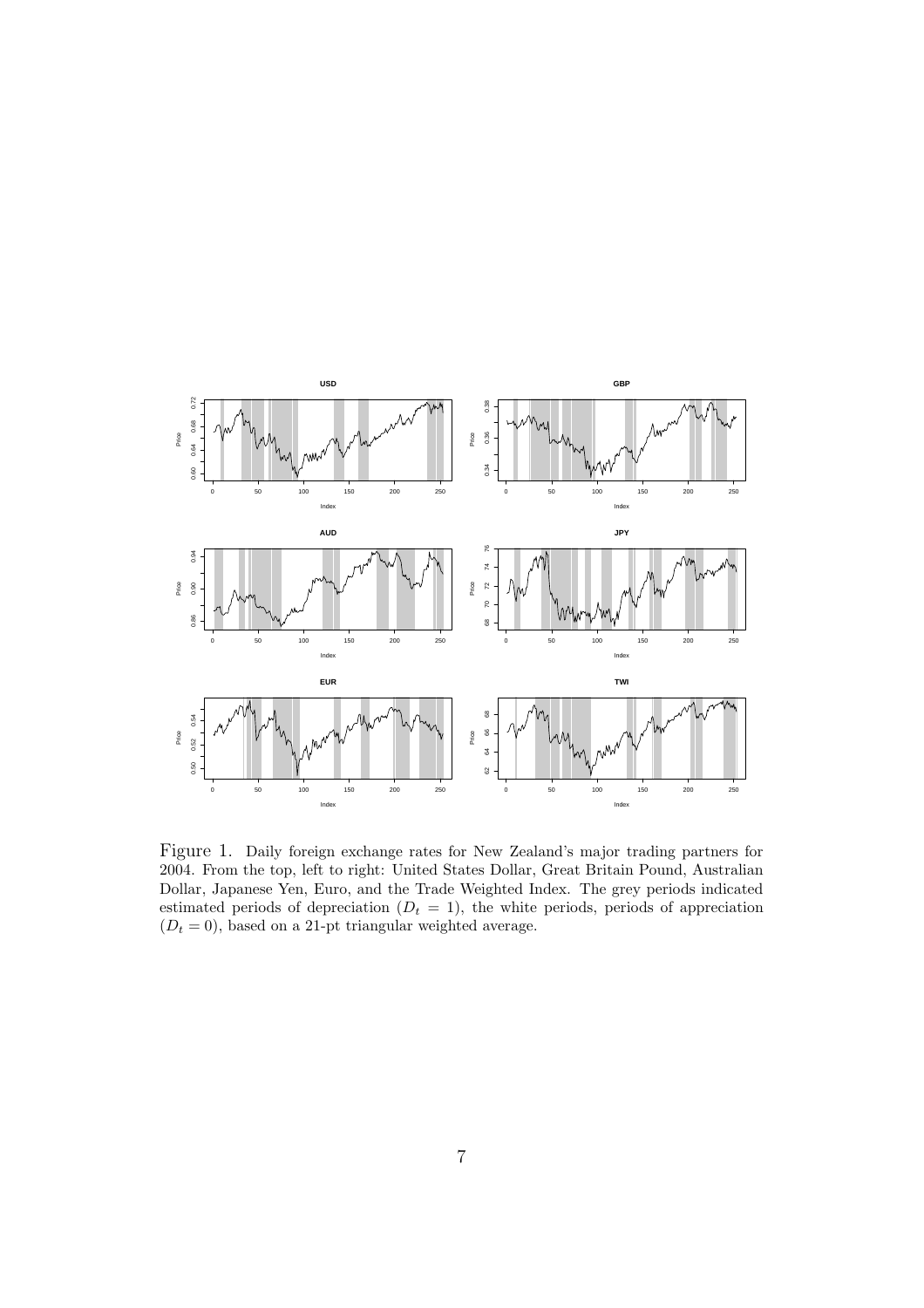

Figure 2. Daily foreign exchange rates for New Zealand's major trading partners for 2004. From the top, left to right: United States Dollar, Great Britain Pound, Australian Dollar, Japanese Yen, Euro, and the Trade Weighted Index. The grey periods indicate days of depreciation  $\Delta FX_t \leq 0$ , the white periods, days of appreciation.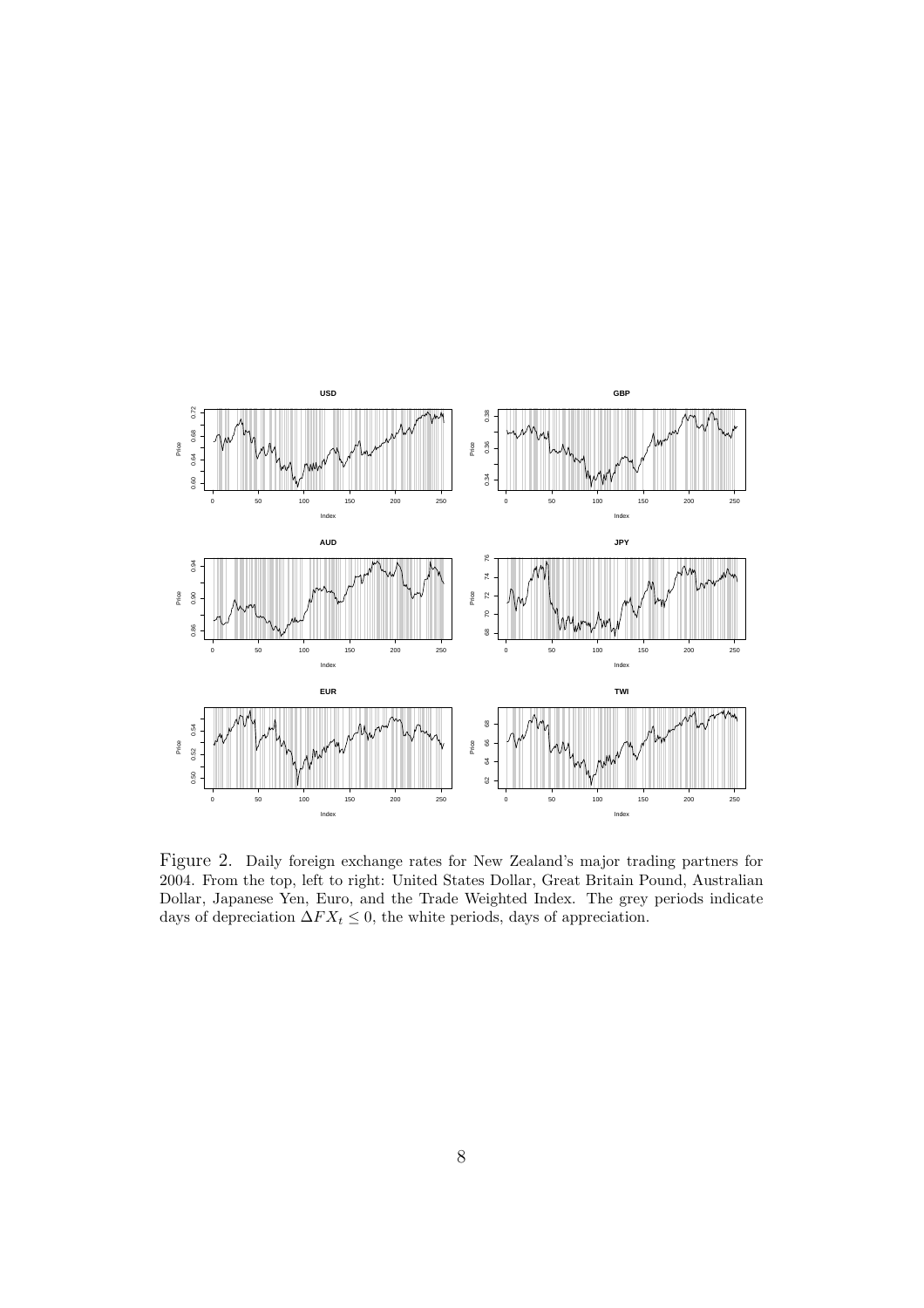| Net importers                | Little exposure           | Small exposure                   |  |  |  |  |
|------------------------------|---------------------------|----------------------------------|--|--|--|--|
| Air New Zealand (AIR)        | Contact Energy (CEN)      | Auckland Internat. Airport (AIA) |  |  |  |  |
| Briscoe Group (BGR)          | Freightways (FRE)         | Fletcher Building (FBU)          |  |  |  |  |
| Hallenstein Glasson (HBY)    | <b>Property Companies</b> | Infratil $(INF)$                 |  |  |  |  |
| Hellaby Holdings (HLG)       | Renaissance Corp          | Lyttelton Port Company (LPC)     |  |  |  |  |
| Sky Network Television (SKT) | Restaurant Brands (RBD)   | <b>PGG</b> Wrightson             |  |  |  |  |
| Warehouse Group (WHS)        | Ryman Healthcare (RYM)    | Port of Tauranga (POT)           |  |  |  |  |
|                              | Telecom NZ (TEL)          | Sky City Entertainment (SKC)     |  |  |  |  |
|                              | Trustpower (TPW)          | Steel and Tube (STU)             |  |  |  |  |
|                              | Vector                    | Tourism Holdings (THL)           |  |  |  |  |
|                              | Export focus              | Significant exporter             |  |  |  |  |
|                              | Cavalier Corp (CAV)       | Cavotec                          |  |  |  |  |
|                              | $F\&P$ Appliances (FPA)   | Delegat's Group                  |  |  |  |  |
|                              | Guinness Peat Group       | F&P Healthcare (FPH)             |  |  |  |  |
|                              | Mainfreight (MFT)         | NZ Oil and Gas (NOG)             |  |  |  |  |
|                              | Nuplex Industries (NPX)   | Pike River Coal                  |  |  |  |  |
|                              | Pumpkin Patch (PPL)       | Rakon                            |  |  |  |  |
|                              |                           | Rubicon (RBC)                    |  |  |  |  |
|                              |                           | Sanford (SAN)                    |  |  |  |  |
|                              |                           | Tenon (TEN)                      |  |  |  |  |

Table 2. Classification of firms by First New Zealand Capital according to their net importing behaviour, and their subsequent exposure to the NZD price.

stronger NZD"; Little direct or indirect exposure to foreign currency; Small direct or indirect exposure to foreign currency, who prefer a weak NZD; Export or overseas focus who "directly benefit from weaker NZD"; and Significant export or overseas focus who are "major beneficiaries of weak NZD". These classifications are independent of this work, and the source of them is undisclosed. Assuming that the methodology is not based on a regression analysis such as the one that follows, it gives us a direct way of testing the validity of this work.

We proceed by estimating (1) for each of the firms and industry portfolios in our sample. We estimate it separately for each of the six exchange rates. Recall the regression equation is

$$
R_{it}^{e} = \beta_{i0} + \beta_{i1} R_{mt}^{e} + (\beta_{i2} + \beta_{i3} D_{t}) RFX_{t} + (\beta_{i4} + \beta_{i5} D_{t-1}) RFX_{t-1} + \varepsilon_{it}
$$

and we define a firm to have significant exposure to the currency if the Ftest of  $H_0: \beta_{i2} = \beta_{i3} = \beta_{i4} = \beta_{i5}$  is rejected. Exposure will be asymmetric if either of  $H_0$ :  $\beta_{i3} = 0$  or  $H_0$ :  $\beta_{i5} = 0$  is rejected. We will also consider whether or not the coefficients  $\beta_{ij}$ ,  $j = 2, 3, 4, 5$  are significantly different from zero, even if the overall  $F$ -test is not rejected. The signs of estimates will be reconciled with the classification in Table 2.

The results of the F-tests are shown, by currency, in Table 3. Featured in the table are all firms whose  $F$ -test p-values were below 10%, with significance at the 5% and 1% levels indicated. Comparison of the firms with significant ex-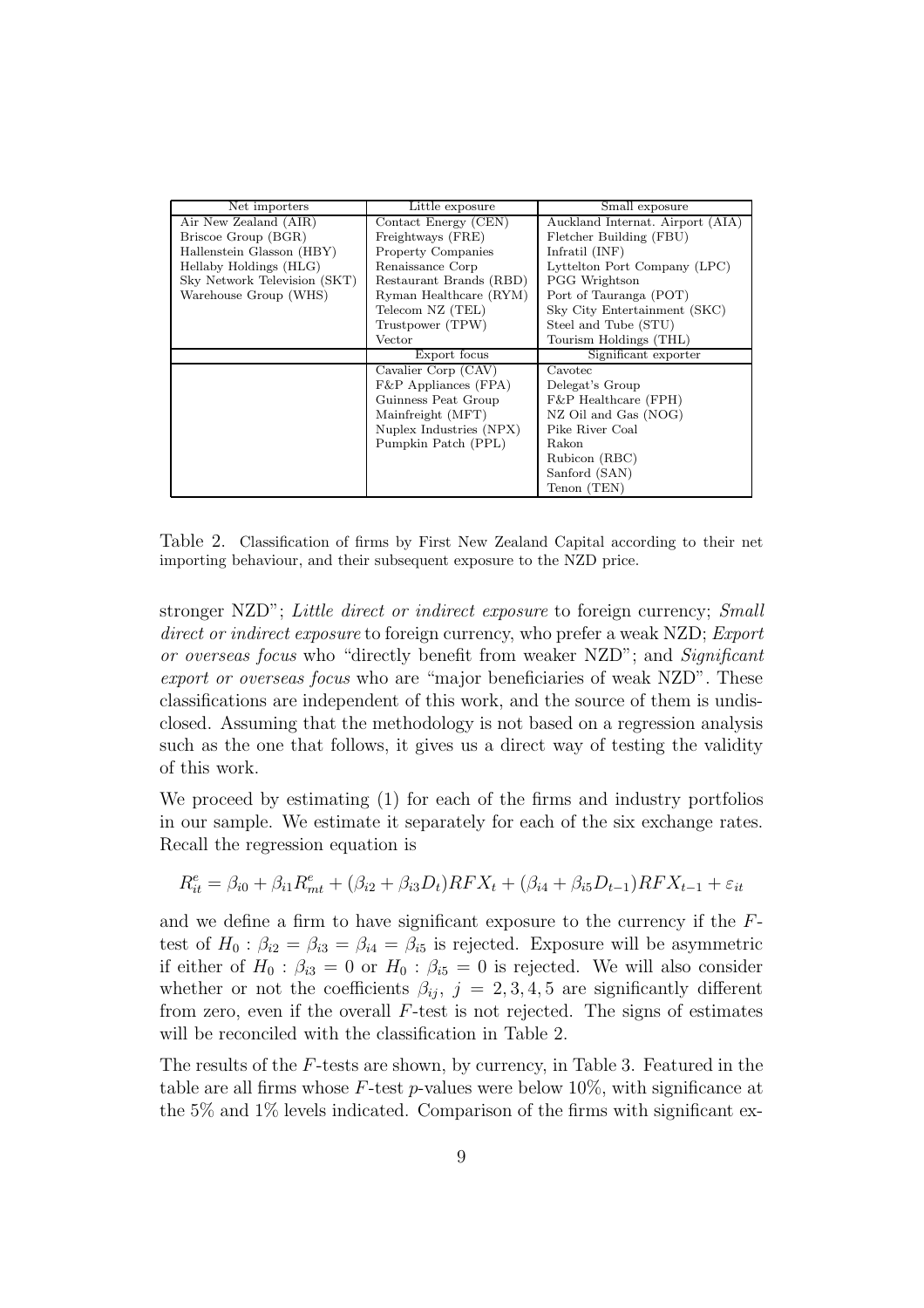| USD          | <b>GBP</b> | AUD        | <b>JPY</b> | EUR.    | TWI     |
|--------------|------------|------------|------------|---------|---------|
| $AXA*$       | $MFT^*$    | $AMP^{**}$ | $CEN^*$    | CAV     | KIP     |
| <b>FBU</b>   | MHI        | $ANZ^{**}$ | $MFT^*$    | $FPA*$  | $MFT^*$ |
| $FRE^*$      | SKC        | $MFT**$    | <b>RYM</b> | $MFT**$ | NOG     |
| <b>KIP</b>   | $TLS^*$    | $TLS**$    |            | NOG     | $TLS*$  |
| $MFT^*$      | THL*       |            |            | $TLS**$ |         |
| TLS          |            |            |            |         |         |
| $\rm{WBC}^*$ |            |            |            |         |         |

Table 3. Firms with significant exchange rate exposure parameters, based on an F-test of  $H_0: \beta_{ij} = 0, j = 2, 3, 4, 5$  for the estimated regression model (1). Assets whose F-test p-values are less than 10% are included in the table; significance levels of less than 5% and 1% are also indicated (by <sup>∗</sup> and ∗∗ respectively).

posure to the classifications provided by Wong (2008) yields some interesting results.

#### 2.3.1 Individual firms

Of the importers, none are exposed to any of the currencies based on the  $F$ test. As importers, we would expect the exposure coefficients  $\beta_{i2}$  and  $\beta_{i4}$  to be positive, since an increasing price for the NZD in the foreign currency should be good news for domestic equity returns. Examining individual coefficients, AIR has significant exposure to the contemporaneous USD rate and the TWI, only these are both of the wrong sign. HLG has significant exposure to the contemporaneous pound (wrong sign) and the lagged pound (correct sign). SKT has mildly significant exposure to the pound (contemporaneous, correct sign), the yen (lagged, correct sign), the Euro (contemporaneous, correct sign). WHS has significant exposure to the lagged Euro, of the correct sign. The exposure is significantly asymmetric in this case.

Of the firms with an export focus (the fourth category), we would expect an appreciating NZD to be bad for them, and so we would expect negative exposure coefficients  $\beta_{i2}$  and  $\beta_{i4}$ . Based on the F-test, MFT is exposed to all five individual currencies (but not the TWI), and CAV and FPA are exposed to the Euro. CAV has significant exposure to the Euro (contemporaneous, incorrect sign). FPA has significant exposure to the USD, pound, Euro and TWI (lagged, correct sign). The exposure to the Euro is asymmetric. While overall exposed, MFT's significant coefficients are limited to the Yen (contemporaneous, correct sign). NPX has USD, pound, Yen and TWI exposure (lagged, correct sign). PPL has no significant coefficients.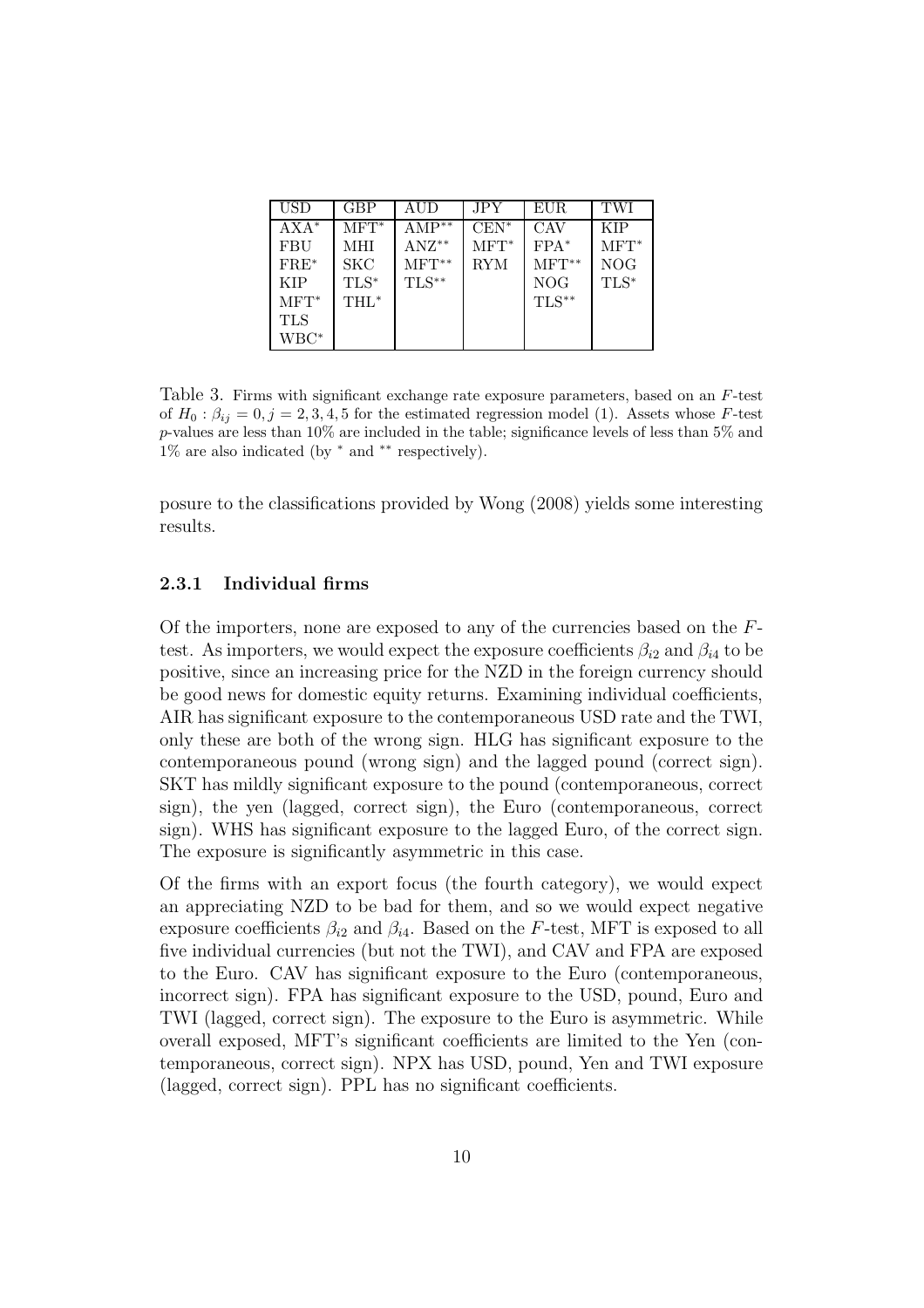| USD                    | <b>GBP</b>             | AUD                     | JPY.                   | <b>EUR</b>         | TWI                    |
|------------------------|------------------------|-------------------------|------------------------|--------------------|------------------------|
| Investment             | Transport <sup>*</sup> | Investment <sup>*</sup> | Energy                 | Consumer           | Mining                 |
| Transport <sup>*</sup> |                        | $Mining^*$              | Transport <sup>*</sup> | $Mining^*$         | Transport <sup>*</sup> |
|                        |                        |                         |                        | Transport          |                        |
|                        |                        |                         |                        | Text $\&$ apparel* |                        |

Table 4. Industry portfolios with significant exchange rate exposure parameters, based on an F-test of  $H_0$ :  $\beta_{ij} = 0, j = 2, 3, 4, 5$  for the estimated regression model (1). Assets whose F-test p-values are less than  $10\%$  are included in the table; significance levels of less than 5% and 1% are also indicated (by <sup>∗</sup> and ∗∗ respectively).

Of the firms with a significant export focus, only NOG is exposed to the Euro, and the TWI based on the F-tests. FPH, RBC and TEN have no significant coefficients. NOG has significant exposure to the USD, pound, Euro, and TWI (lagged, incorrect sign). These are all significantly asymmetric. SAN has significant exposure to the USD, pound, Yen, and TWI (contemporaneous, correct sign), with the USD exhibiting lagged significance as well.

#### 2.3.2 Industry portfolios

We now examine the 18 industry portfolios of the NZX using the same methodology as for the individual firms.

Based on the F-tests, very few industry portfolios have significant exposure. the transport sector is exposed to all currencies except the AUD, while Investment is exposed to the USD and AUD, Mining is exposed to the AUD, the Euro and the TWI, Energy is exposed to the Yen, and Textiles and Apparel, and Consumer are exposed to the Euro. This is summarised in Table 4, along with indicated significance levels.

Five industry portfolios have no significant coefficients at all. These are: Food and Beverages, Goods, Media and telecommunications, Primary, and Services.

Of the others, the following industries are loosely classified as Importers: Building materials and construction (contemporaneous asymmetric exposure to the USD), Consumer (lagged exposure to the pound, and lagged asymmetric exposure to the Euro), Finance and other services (lagged exposure to the pound, Euro and TWI; contemporaneous asymmetric exposure to the Yen; lagged negative exposure to the AUD), Mining (lagged asymmetric exposure to the USD; lagged exposure to the pound and Euro; lagged negative exposure to the AUD), Property (lagged exposure to the TWI), Ports (lagged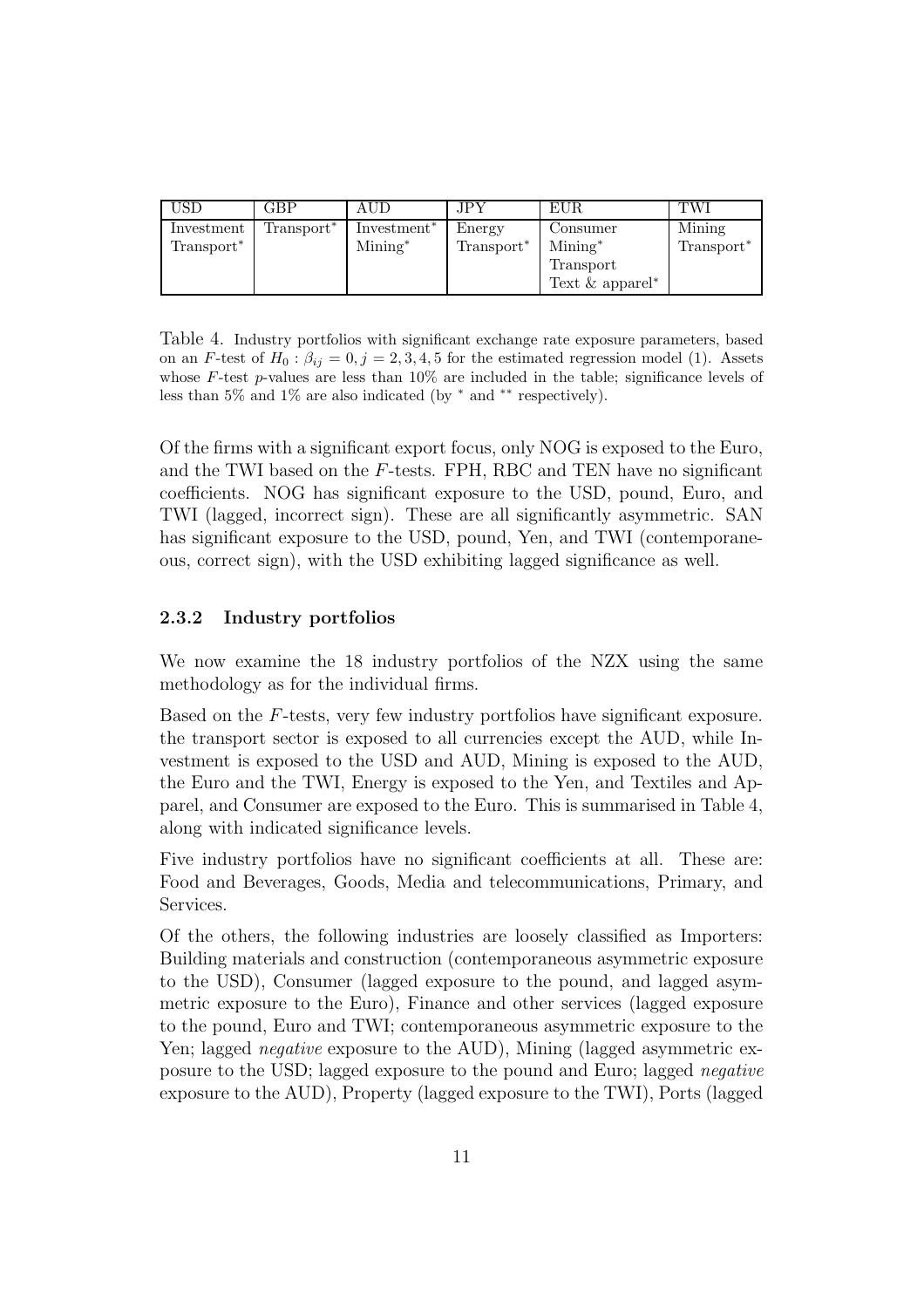asymmetric exposure to the Yen), and Textiles and apparel (contemporaneous exposure to the pound, and contemporaneous asymmetric exposure to the Euro).

The remaining industries are loosely classified as Exporters: Energy (contemporaneous asymmetric exposure to the yen, and lagged asymmetric exposure to the Euro), Forestry and forestry products (contemporaneous asymmetric exposure to the USD), Intermediate and durables (lagged exposure to the Euro), Investment (lagged asymmetric exposure to the USD, contemporaneous asymmetric exposure to the AUD, and lagged exposure to the yen), Leisure and tourism (lagged exposure to the USD, pound, yen, Euro and TWI), Transport (contemporaneous exposure to the USD, pound and TWI).

# 3 Conclusions

These preliminary results show some promise, in that the signs on estimated coefficients often accord with the actual trading behaviour of the firm in question. However, the results also indicate that either New Zealand firms engaged in net import or export activity are not exposed to foreign currency movements, or that they are exposed but the methodology is failing to detect it. If foreign exchange hedging is prevalent, we might expect to see lack of direct exposure, however, theory predicts asymmetric exposure even in this case.

### A Postscript

This research is "work in progress" and is based on a masters thesis completed in 2005. The data are somewhat out of date. A full data set should be obtained which contains all firms in Table 2, and it should be checked that regression-based classifications endure over time. Although preliminary results indicate that asymmetry may not actually be important, use of a Markov Switching model to define periods of appreciation and depreciation should be considered.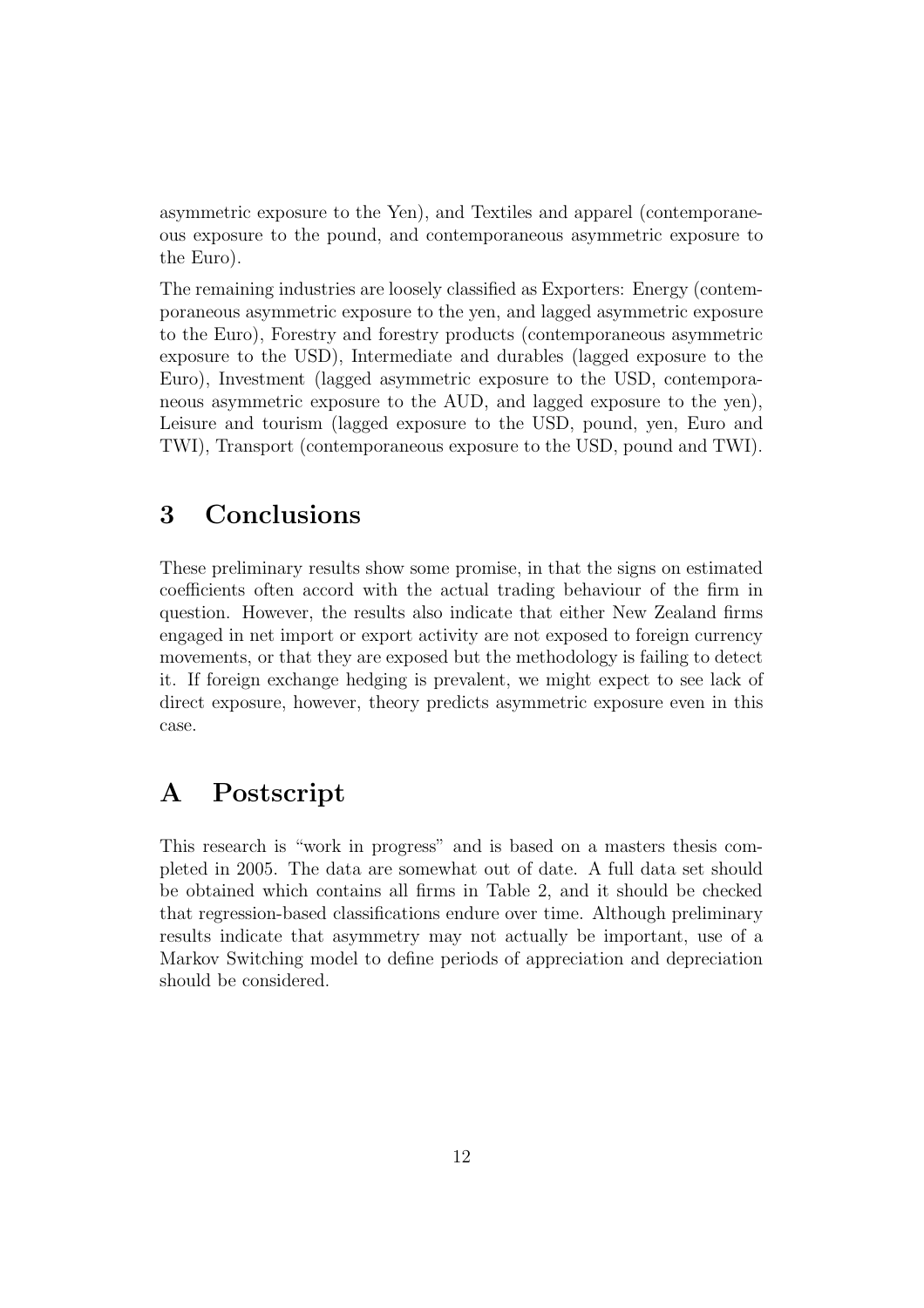# References

- Adler, M. & Dumas, B. (1984), 'Exposure to currency risk: definition and measurement', Financial Management 13, 41–50.
- Andrews, D. W. (1991), 'Heteroskedasticity and autocorrelation consistent covariance matrix estimation', Econometrica 59(3), 817–858.
- Bartov, E. & Bodnar, G. M. (1994), 'Firm valuation, earnings expectations, and the exchange-rate exposure effect', The Journal of Finance  $49(5)$ , 1755–1785.
- Bartram, S. M. (2004), 'Linear and nonlinear foreign exchange rate exposures of German nonfinancial corporations', Journal of International Money and Finance 23, 673–699.
- Chow, E. H. & Chen, H.-L. (1998), 'The determinants of foreign exchange rate exposure: evidence on Japanese firms', Pacific-Basin Finance Journal 6, 153–174.
- Cleveland, W. S., Grosse, E. & Shyu, W. M. (1992), Statistical Models in S, Wadsworth and Brooks/Cole, chapter 8: Local regression models, pp. 309–376.
- Di Iorio, A. & Faff, R. (2000), 'An analysis of asymmetry in foreign currency exposure of the Australian equities market', Journal of Multinational Financial Management 10, 133–159.
- Griffin, J. M. & Stulz, R. M. (2001), 'International competition and exchange rate shocks: a cross-country industry analysis of stock returns', The Review of Financial Studies 14(1), 215–241.
- Jorion, P. (1990), 'The exchange-rate exposure of US multinationals', The Journal of Business  $63(3)$ ,  $331-345$ .
- Koutmos, G. & Martin, A. D. (2003), 'Asymmetric exchange rate exposure: theory and evidence', Journal of International Money and Finance 22, 365–383.
- Statistics New Zealand (2004), New Zealand External Trade Statistics, Technical report, http://www.stats.govt.nz/externaltrade.
- Wong, J. (2008), First NZ Capital NXZ50 Classification. Personal communication.